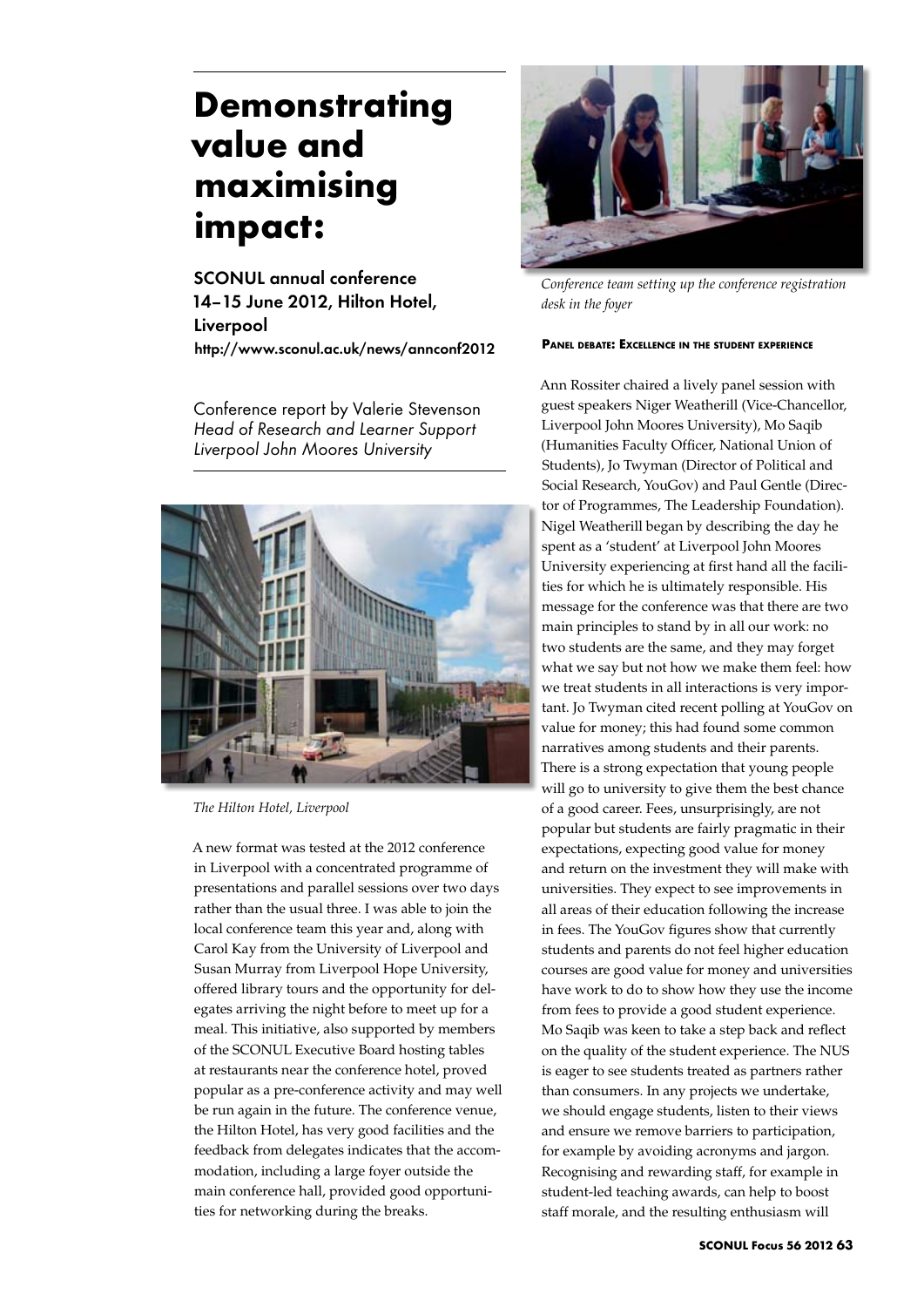

*Networking in the Grace Foyer between conference sessions*

be passed on to students. Mo emphasised that all students have different needs and encouraged us to think through the student lifecycle and consider where we can make a difference, for example in welcoming new students, helping to foster a sense of identity and supporting students with children. Paul Gentle talked about what can be done to promote excellence through leadership and management. We should think about the alignment of the learning experience with learning throughout the organisation, and look at whether the management and leadership cultures support learning as a whole. Paul referred to the ideas of Vineet Nayar, a technology manager who developed the 'employees first, customers second, managers last' philosophy, and identified interesting ways of ensuring that managers are perceived as adding value to the organisation. This way of thinking can be a difficult process but can help to involve staff in driving innovation.

During the question and answer session, Nigel Weatherill expanded on his day as a student, which made him think back to his own student experience. Perception of the student experience tends to be driven by day-to-day issues such as frustration at cancelled lectures, the quality of available catering, hidden costs such as printing and the other issues that directly affect students. At LJMU the relationships with student representatives are very good, but perhaps we need to do more to ensure all students are heard. Mo Saqib felt that if expectations are not met and teaching is not seen as a priority, undergraduates can feel ignored and that they are not getting what they signed up for. The debate moved on to the consideration of student expectations and how far these are influenced by other factors such as gender, age and perceptions of higher education. Jo Twyman commented that this is a huge, complex issue and that it is too early to judge the impact of the fees

increase, which will be a game-changer. When new graduates join the workplace, they feel they are prepared but quite often are not: in the new fee régime this will start to be questioned and universities must look hard at how they prepare graduates for their post-university careers. Nigel Weatherill commented that in all our interactions with students we must concentrate on the interpersonal skills that will help students to feel that we care about them as individuals: NSS scores are very complex but still come down to how students feel they have been treated, even if they do not get everything they want. He would want graduates to go away with belief in themselves and confidence that their higher education experience has been intellectually challenging, aspirational, and has given them the citizenship skills to make a positive contribution to society. At the heart of the question is leadership – everyone in the organisation is a leader of some kind and can be a role model. Libraries are centres of student learning and students choose to use them, so it is interesting to observe what they do there and support their transformational learning. Mo Saqib agreed with this view and commented that there is often too much focus on 'getting the numbers up' in the NSS: what we really need are citizens who can contribute to society as a whole. Working out how this can be translated into the teaching and learning agenda is a real challenge. In her summing up, Ann Rossiter thanked all the speakers for an inspirational discussion about students as rounded individuals and the provision of a transformational learning experience.

#### **Day 1 parallel and plenary sessions**

After lunch on the first day, delegates could choose from five parallel sessions held in breakout rooms just off the foyer. These were: *LibQual & other ARL initiatives* presented by Stephen Town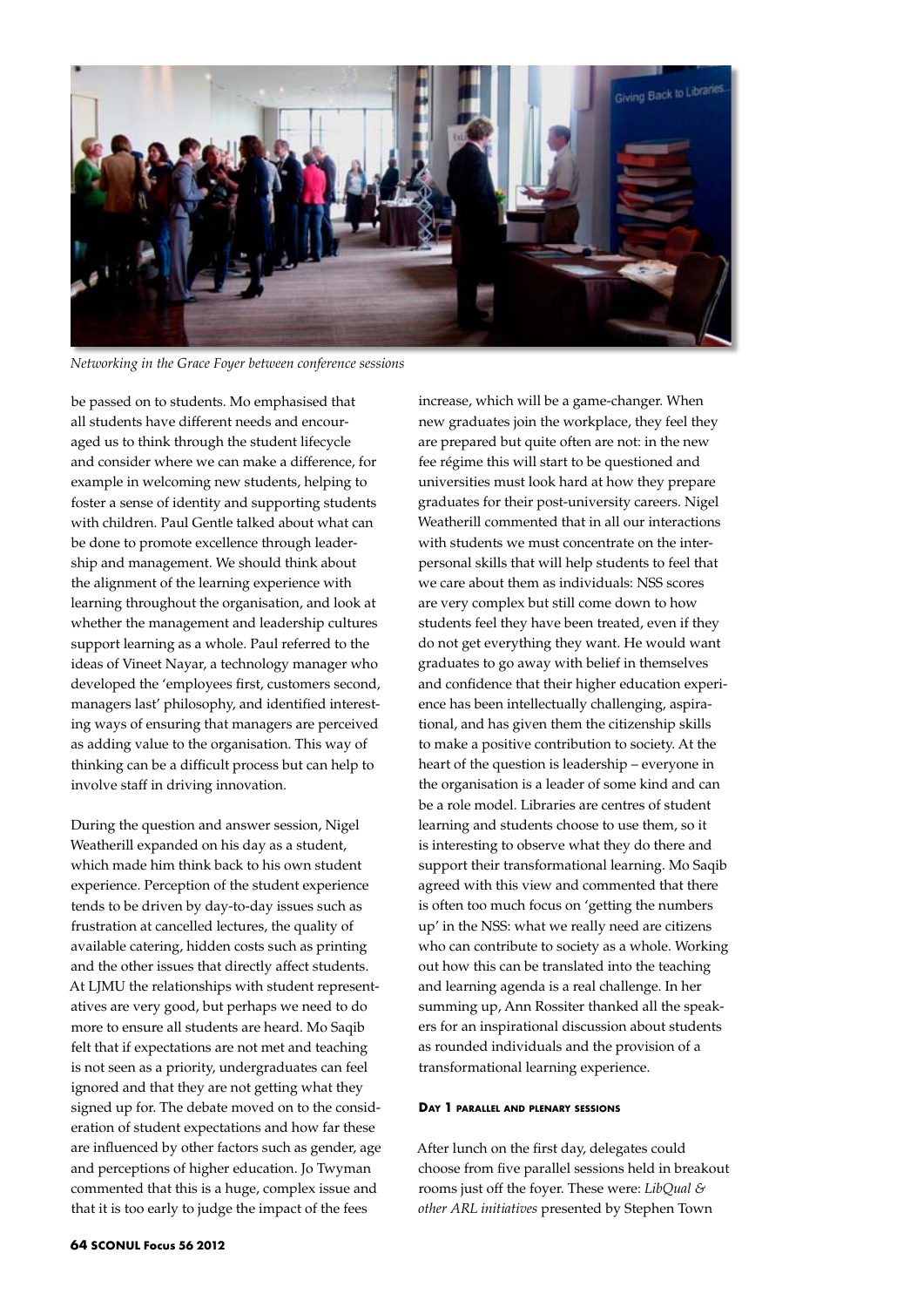and Selena Killick; *Delivering efficiency through effective benchmarking* by Chris Hale; *The balanced scorecard approach to evaluation* by Sheila Corrall and Jacqui Dowd; *Using the SCONUL stats for strategic planning* by Claire Creaser and Julie Berry; and *Sharing best practice in evaluation strategies* with several contributors from different organisations: Kitty Inglis, Librarian, University of Sussex, for SCONUL; Karel Thomas, Executive Director, for the British Universities Finance Directors' Group; John Townsend, Director of Corporate Information Services, Liverpool John Moores University representing the Universities and Colleges Information Systems Association; and Ian Munton, Head of Student Support and Development Services at Keele University, representing AMOSSHE, the student services organisation.

Two plenary sessions rounded off the day with presentations from Megan Oakleaf from Syracuse University on evaluation and learning outcomes, and Sholto Lindsay-Smith from Industry Branding on brand, reputation and the student experience. Both these presentations are available on the conference website. Megan Oakleaf considered how we could collect data on student learning much more effectively than we do currently and could articulate what it is that libraries enable students to do. Although there is interesting work going on, it is not yet possible to correlate any student behaviour, such as library use, with attainment or other measurable outcomes. In evaluating our work, we need to think seriously about what is most important to our stakeholders and how we contribute to it. Sholto Lindsay-Smith looked at brand identity and how we can make libraries relevant in the digital age, particularly when students may not had have much experience of using libraries before they come to university. Good branding can help universities to compete and to engage with a wider audience; for example, the University of Kent undertook a rebranding exercise to shift away from lifestyle and towards a more academic focus, conveying passion for subjects and intellectual challenge. Libraries can be an 'ingredient brand' within the institution, signalling something about the student experience and highlighting the value of the 'third place' where people come to socialise, collaborate and create. We can work out the library proposition, a message that conveys the benefits for all users, and think about how to present it. On university open days, for example, people like to experience the library as a communal space with mixed study environments that both stimulate learning and provide a quiet refuge. We need to ensure that the online experience matches up to the physical experience in design, quality and ease of use.

The conference dinner was held in the grand ballroom at Liverpool Town Hall. Although it was rather a wet evening, most of the delegates



*Delegates brave the rain to walk to Liverpool Town Hall*